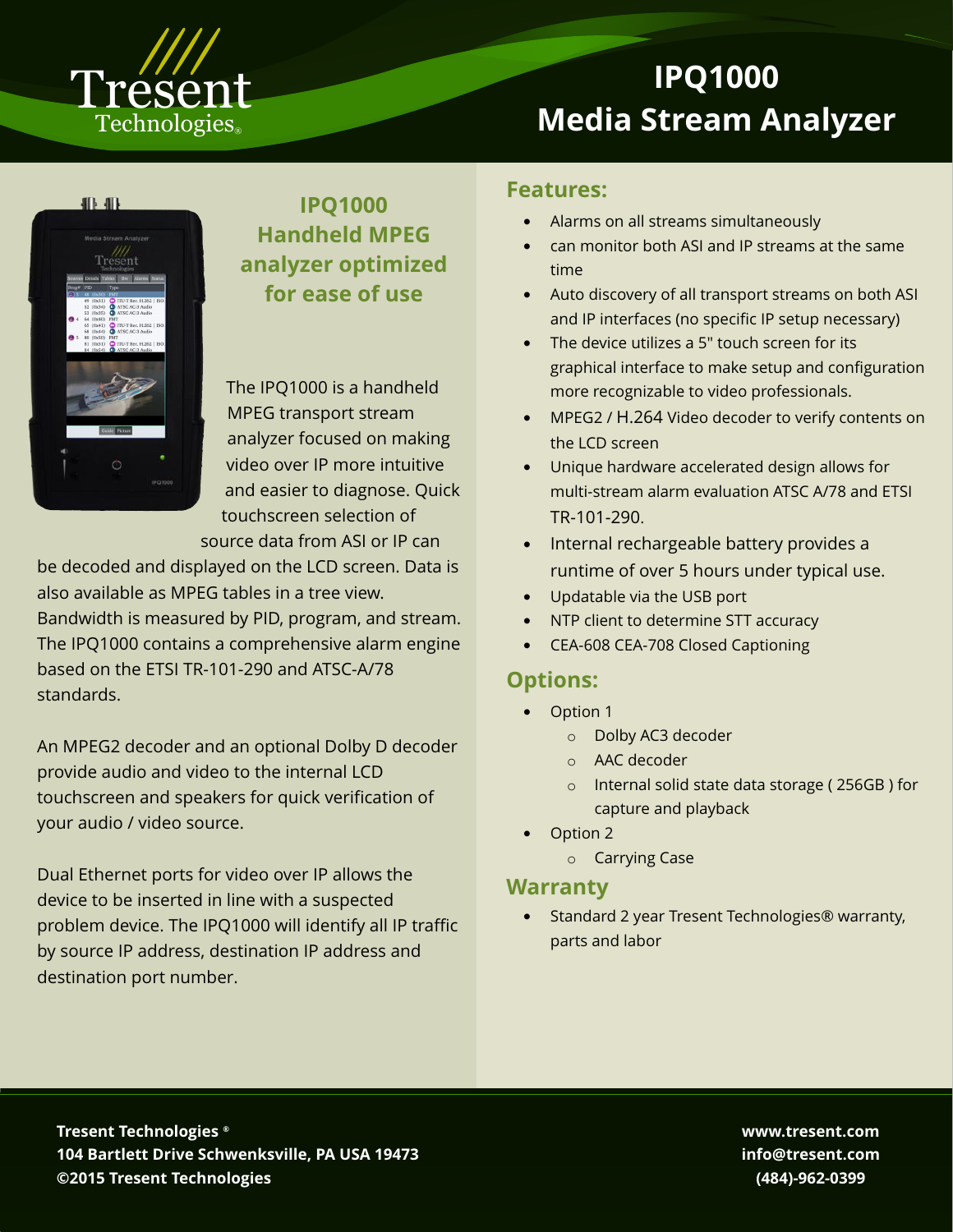

| Sources Details Tables<br>Bw | Alarms Status |
|------------------------------|---------------|
| Destination                  | Port          |
| 239.0.0.2                    | 1101          |
| 0.0.0.0                      |               |
| 239.168.10.17                | 1235          |
| 239.168.10.245               | 1234          |
|                              |               |

IP Bandwidth: 35.47 Mb/s ASI Bandwidth: 19.79 Mb/s

#### urces Details Tables Bw Alarms Status  $\bullet$  PAT on PID 0  $(0x0)$ O MGT on PID 8187 (0x1ffb)  $\rightarrow$   $\rightarrow$  PMT on PID 48 (0x30)  $\rightarrow$  **O** PMT on PID 64 (0x40)  $\rightarrow$  **O** PMT on PID 80 (0x50)  $\triangleright$  O STT on PID 8187 (0x1ffb)  $\rightarrow$  O TVCT on PID 8187 (0x1ffb) • © EITO Tables on PID 5000 (0x1388)  $\triangleright$   $\odot$  EIT1 Tables on PID 5001 (0x1389) • © EIT2 Tables on PID 5002 (0x138a)  $\triangleright$   $\odot$  EIT3 Tables on PID 5003 (0x138b)  $\triangleright$   $\odot$  EIT4 Tables on PID 5004 (0x138c)  $\triangleright$   $\odot$  EIT5 Tables on PID 5005 (0x138d) • © EIT6 Tables on PID 5006 (0x138e)  $\triangleright$   $\odot$  EIT7 Tables on PID 5007 (0x138f)  $\triangleright$   $\odot$  EIT8 Tables on PID 5008 (0x1390) • © EIT9 Tables on PID 5009 (0x1391) • © EIT10 Tables on PID 5010 (0x1392  $\triangleright$   $\odot$  EIT11 Tables on PID 5011 (0x1393)  $\triangleright$   $\odot$  EIT12 Tables on PID 5012 (0x1394 • © EIT13 Tables on PID 5013 (0x1395 -

# Sources Tab:

Tables Tab:

The Tables Display lists all tables contained in the selected transport stream. Each table is expandable to list the contents of each table. Just touch anywhere on the table of interest to expand the table.

The color of the table will change to indicate that an alarm has triggered for that

particular table.

The Source Display lists all sources discovered by the IPQ1000. Select the source you want to view on the other tabs by touching the line item you are interested in. When selected, the source will be highlighted as seen here. The bandwidth for the interface (ASI or IP) can be seen at the bottom of the screen. Each source represents a separate transport stream that can be evaluated in the following tabs.

| Sources Details Tables    |            |               |            | <b>Bw</b>                          |                                                                                                                                                                                                 | <b>Alarms</b> Status |
|---------------------------|------------|---------------|------------|------------------------------------|-------------------------------------------------------------------------------------------------------------------------------------------------------------------------------------------------|----------------------|
| Prog#                     | <b>PID</b> |               | Type       |                                    |                                                                                                                                                                                                 |                      |
| $\overline{\phantom{a}}$  |            | 48 (0x30)     | <b>PMT</b> |                                    |                                                                                                                                                                                                 |                      |
|                           |            |               |            |                                    | 49 (0x31) ITU-T Rec. H.262   ISO/IEC                                                                                                                                                            |                      |
|                           |            |               |            | 52 (0x34) ATSC AC-3 Audio          |                                                                                                                                                                                                 |                      |
|                           |            |               |            | 53 (0x35) ATSC AC-3 Audio          |                                                                                                                                                                                                 |                      |
| 4                         |            | 64 (0x40) PMT |            |                                    |                                                                                                                                                                                                 |                      |
|                           |            |               |            |                                    | 65 (0x41) ITU-T Rec. H.262   ISO/IEC                                                                                                                                                            |                      |
|                           |            |               |            | 68 (0x44) ATSC AC-3 Audio          |                                                                                                                                                                                                 |                      |
| 5 <sup>5</sup>            |            | 80 (0x50) PMT |            |                                    |                                                                                                                                                                                                 |                      |
|                           |            |               |            |                                    | 81 (0x51) ITU-T Rec. H.262   ISO/IEC                                                                                                                                                            |                      |
|                           |            |               |            | 84 (0x54) ATSC AC-3 Audio          |                                                                                                                                                                                                 |                      |
| 4:30 pm                   |            |               |            | 5:30 pm                            |                                                                                                                                                                                                 |                      |
|                           |            |               |            |                                    | Divorce Cou Divorce Cou The Dr. Oz                                                                                                                                                              |                      |
|                           |            |               |            | Conquest of the Planet of the Apes |                                                                                                                                                                                                 |                      |
| Allá te espero<br>ibierto |            |               |            |                                    |                                                                                                                                                                                                 | Lado a lad           |
|                           |            |               |            |                                    | Even with their increased abilities, the apes have<br>become mistreated pets and slaves for the<br>humans, so a brave leader for the new species<br>decides to lead the oppressed species in an |                      |

**IPQ1000**

**Media Stream Analyzer**

Guide Picture

|       | Sources Details Tables |            | <b>Bw</b> | Alarms Statu                              |  |
|-------|------------------------|------------|-----------|-------------------------------------------|--|
| Prog# | <b>PID</b>             |            | Type      |                                           |  |
| B     | 48 (0x30)              | <b>PMT</b> |           |                                           |  |
|       |                        |            |           | 49 (0x31) C ITU-T Rec. H.262   ISC        |  |
|       | 52 (0x34)              |            |           | <b>C</b> D ATSC AC-3 Audio                |  |
|       | 53 (0x35)              |            |           | <b>C</b> ATSC AC-3 Audio                  |  |
|       | 64 (0x40)              | <b>PMT</b> |           |                                           |  |
|       |                        |            |           | 65 (0x41) <b>C</b> ITU-T Rec. H.262   ISC |  |
|       |                        |            |           | 68 (0x44) <b>C</b> ATSC AC-3 Audio        |  |
| 5     | 80 (0x50)              | <b>PMT</b> |           |                                           |  |
|       | 81 (0x51)              |            |           | <b>CO</b> ITU-T Rec. H.262   ISC          |  |
|       | 84 (0x54)              |            |           | <b>CD</b> ATSC AC-3 Audio                 |  |



# Details Tab:

The Details Display lists all available programs in the source selected in the sources tab. The bottom part of this display contains a second tab bar where you can choose to display an electronic program guide or the picture of the selected program.

# Guide Tab:

The IPQ1000 can show a guide generated from the tables. This display will show the channel name, events for each channel in their respective time slot, and the details of each event can be displayed by selecting the event of interest. The details will be displayed under the guide in the info box.

#### Picture Tab:

The picture can be display by selecting the program you want to view in the program list above the picture.

**Tresent Technologies Tresent Technologies ® 104 Bartlett Drive Schwenksville, PA USA 19473 104 Bartlett Drive Schwenksville, PA USA 19473 ©2015 Tresent Technologies ©2015 Tresent Technologies**

**www.tresent.com info@tresent.com (484)-962-0399**